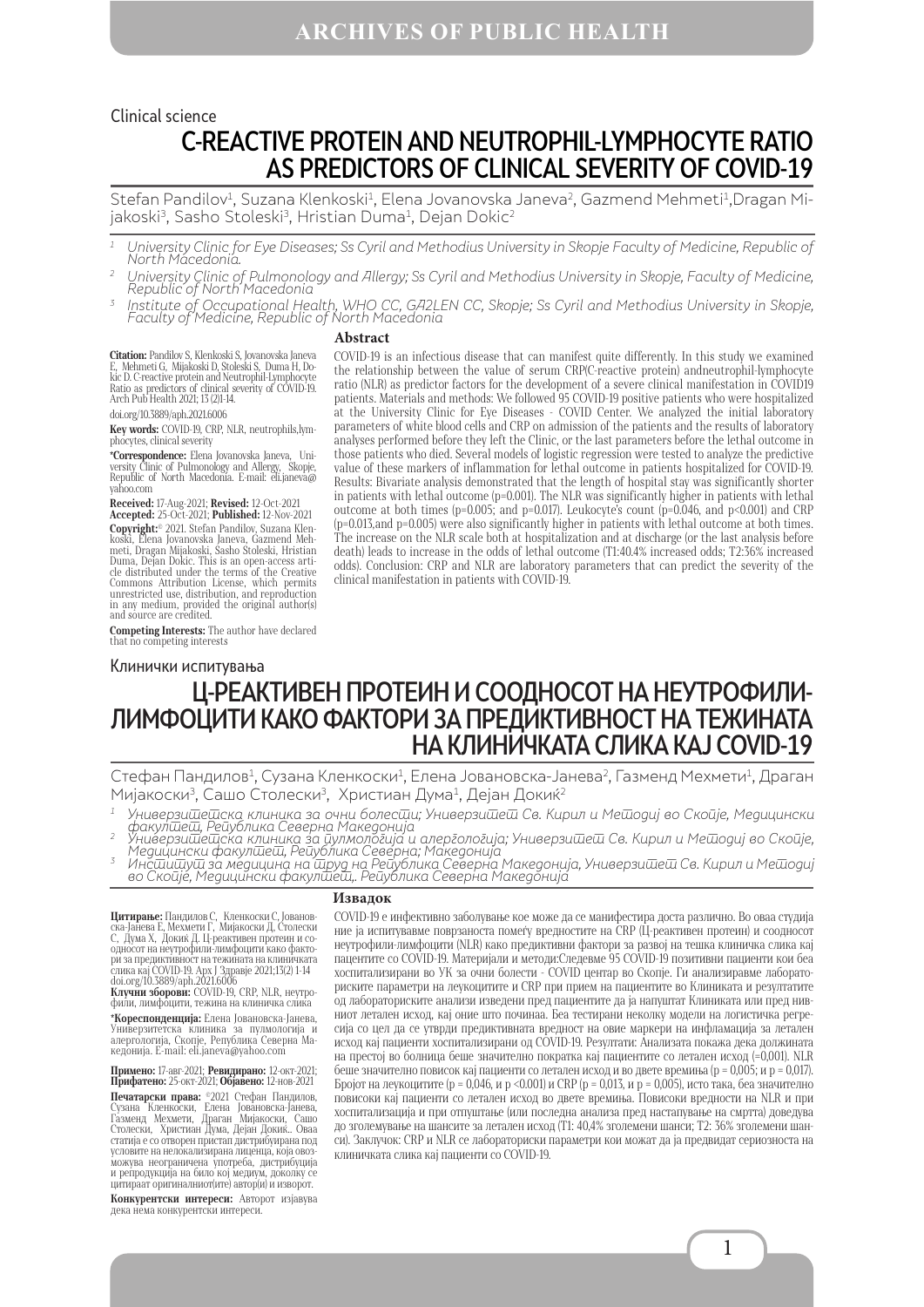#### **Introduction**

COVID-19 is a highly infectious disease that has spread throughout the world. The disease is caused by SARS-CoV-2, an RNA virus that has been known to science since 1937 when it was first isolated in chicken embryos.1 There is almost no country in the world that has not described at least one case of this disease in the past year. In this way, the disease has affected public health around the world. The clinical picture in patients with COVID-19 is quite different, ranging from asymptomatic to life-threatening. Many patients who initially have mild symptoms, mostly from the upper respiratory tract, develop a severe clinical picture within a few days. So far, it has been shown that patients with a severe clinical picture have a poor chance of survival. The most common causes of death in COVID-19 patients are ARDS, thromboembolic events, acute renal failure, sepsis and septic shock, and acute liver failure.<sup>2</sup> Therefore, the detection of biological markers in patients who will predict the severity of the clinical picture is crucial to timely indicate appropriate health care. For these reasons, monitoring of vital parameters and laboratory findings have been shown to be predictors of the possibility of developing a severe clinical picture in COVID-19 patients. A few laboratory markers are used as predictors of clinical severity in patients with COVID-19 and for fatal outcome including: CRP (C-reactive protein), the ratio between neutrophils and lymphocytes (NLR), LDH and elevated D-dimer values.3,4

Serum CRP (C-reactive protein) is known as one of the acute phase proteins. This protein is produced in the liver in response to infection or

inflammation.5 It starts to increase rapidly in 6-8 hours after the onset of the inflammatory response by the host and reaches maximum values in 48h after the onset of inflammation.6 Its half-life is  $19<sup>th</sup>$ , and it begins to decrease as the inflammation subsides and returns to normal values when the body recovers.7 Normal values of this laboratory parameter are lower than 6mg/l. Once created, CRP travels through the bloodstream to the areas of the body where inflammation takes place. It attaches to phosphocholine on the surface of damaged cells and thus activates the classical complement pathway of the immune system, resulting in phagocytosis of damaged cells and bacteria by phagocytic cells.8,9

The ratio between neutrophils and lymphocytes (NLR) is another biological marker that can be easily calculated from a standard blood count and can serve as a predictor of the severity of a clinical picture in a variety of conditions. Normal NLR is between 0.78 and 3.53. A value greater than 6 indicates stress in the body.10 So far, a lot of data have been published linking NLR as a survival factor in cancer patients, COPD patients and patients with cardiovascular disease. 11-14With the advent of COVID-19, this biomarker (NLR) has been used to assess the possibility of developing a severe clinical picture in patients with COVID-19.15

In this study we examined the relationship between the value of serum CRP and NLR as predictor factors for the development of a severe clinical manifestation in patients with COVID-19.

### **Material and methods**

For that purpose, in the period from 19.11.2020 to 18.01.2021 we followed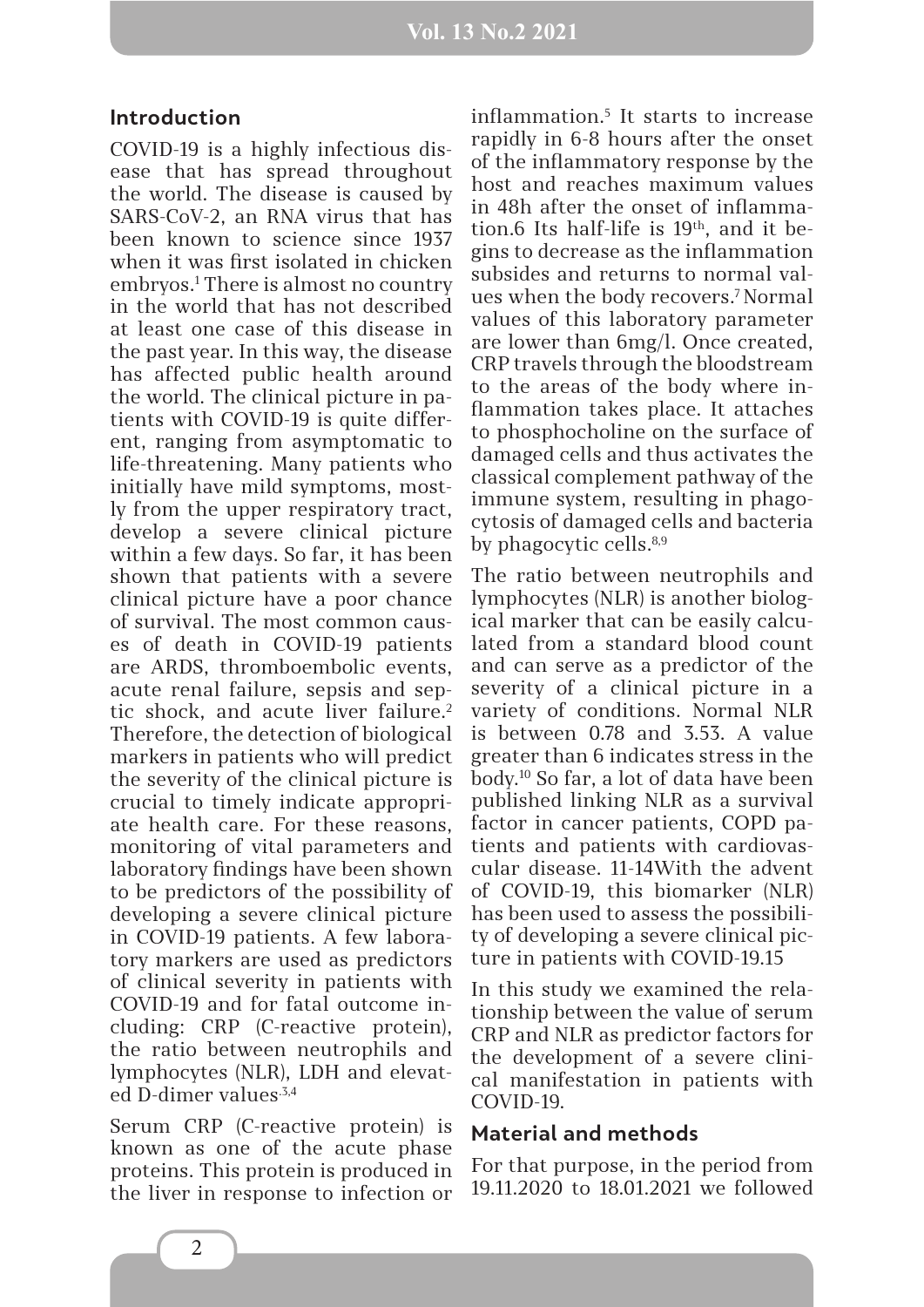95 COVID-19 positive patients who were admitted for hospital treatment at the University Clinic for Eye Diseases - COVID Center, at the University Clinic Mother Theresa in Skopje.

Blood samples and laboratory parameters were taken during the hospitalization. In this study, we analyzed the initial laboratory parameters obtained on admission of a patient to our Clinic (T1), and the last laboratory parameters obtained before leaving the Clinic, or the last parameters before the lethal outcome (T2) in those patients who died. Blood was collected (3 ml) in an EDTA-counting tube to determine neutrophil and lymphocyte counts, and a tube without additives to determine CRP as an immune marker. The determination of CRP was performed using turbidimetry. The normal ranges in our laboratory are: for neutrophils 1.2-8.0 x 109 / L (35-80%), for lymphocytes 0.5- 5.0 x 109 / L (15-50%), and for CRP up to 6mg / L. Normal NLR is between 0.78 and 3.53.

### **Statistical analysis**

Independent samples t-test was used to compare data obtained for patients who remained alive and patients with lethal outcome. Several models of logistic regression were tested to analyze the predictive value of white blood cells and CRP, the marker of inflammation, for lethal outcome in patients hospitalized for COVID-19. The models were tested while controlling for age, gender, and length of hospital stay. The factors were entered in a single block and the Enter method was used. The variables related to white blood cells and CRP at both times (T1 and T2) were included in the models. The percentages of neutrophils and

lymphocytes were included in each model since they did not demonstrate significant associations with patient outcome within the bivariate analyses and they were used as control variables. However, we tested the predictive value of neutrophils/ lymphocytes ratio, absolute count of leukocytes, and CRP for lethal outcome in this group of patients.

P values < 0.05 were considered statistically significant, and the main results are given with 95% confidence intervals (CI). The Statistical Package for the Social Sciences (SPSS) statistics (Chicago USA 2011, version 20) was used for the statistical analyses.

### **Results**

Out of the total number of patients (95), 56 (59%) patients were male and the remaining 39 (41%) were female. The youngest hospitalized patient was 25 years old, and the oldest 87 years. The average age of alivepatients was 60.59±13.75 years and the mean of hospital stay in days was  $9.68 \pm 4.72$ .

In a period of two months, 21 (22%) of the hospitalized patients died at the Clinic,some of them in the Clinic itself and some in intensive care, after they were transferred due to general health deterioration. Of all those who died, 15 patients were maleand the remaining 6 were female. The average age of the deceased patients was  $66.95 \pm 13.9$  years, and the mean of hospital stay in days was  $5.33 \pm 1$ 5.06.

Bivariate analysis (Table 1) demonstrated that the length of hospital stay was significantly shorter in patients with lethal outcome  $(5.33 \pm$ 5.06 vs.  $9.68 \pm 4.72$ , t=-3.662, p=0.001). Neutrophils/lymphocytes ratio was significantly higher in patients with lethal outcome at both times (T1: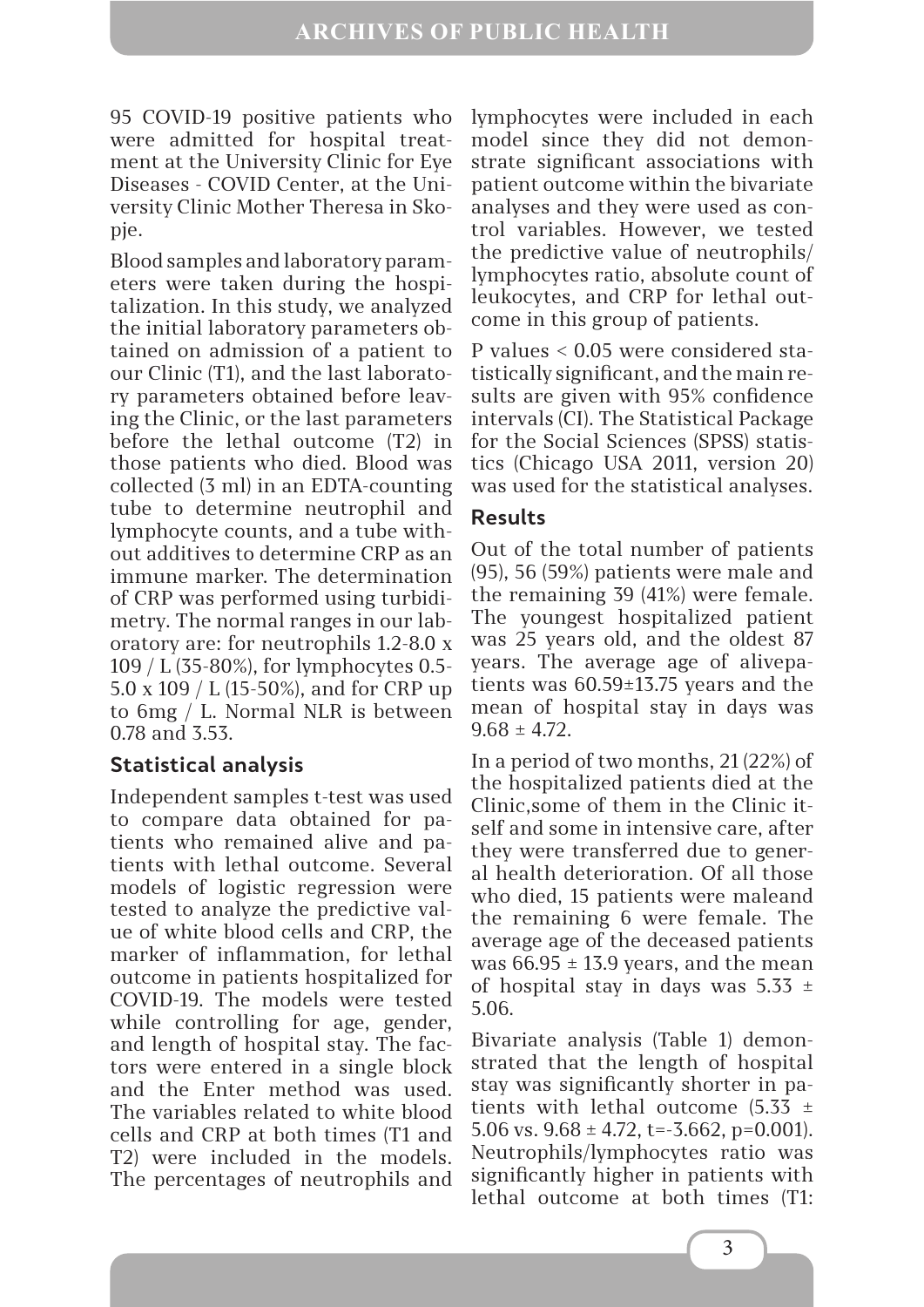$12.05 \pm 7.53$  vs.  $6.47 \pm 4.64$ ,  $t=3.082$ , p=0.005; T2: 13.05  $\pm$  8.31 vs. 5.81  $\pm$ 4.46, t=2.823, p=0.017). Leukocytes count (T1:  $10.63 \pm 7.5$  vs.  $6.98 \pm 2.98$ , t=-2.125, p=0.046; T2:  $14.71 \pm 6.33$  vs.  $9.52 \pm 4.03$ , t=-3.743, p<0.001) and CRP  $(T1: 129.27 \pm 111.21 \text{ vs. } 78.73 \pm 67.54,$ t= $-2.529$ , p= $0.013$ ; T2: 89.4  $\pm$  76.97

vs. 12.74 ± 28.82, t=-3.407, p=0.005) were also significantly higher in patients with lethal outcome at both times. Age, gender, as well as relative counts (i.e., their percentages) of neutrophils and lymphocytes did not show significant associations with patient outcome.

**Table 1.** Bivariate analysis of associations between patient outcome and other variables of interest.

|                                                           | <b>Alive</b><br>$(N=74)$ | <b>Dead</b><br>$(N=21)$ | Statistic,<br><i>p</i> value |
|-----------------------------------------------------------|--------------------------|-------------------------|------------------------------|
| Age (years) (mean $\pm$ SD)                               | $60.59 \pm 13.75$        | $66.95 \pm 13.9$        | $t = -1.866$<br>$p=0.065$    |
| Gender - $n$ $%$<br>Male $(n=56)$<br>Female $(n=39)$      | 41(73.2)<br>33 (84.6)    | 15(26.8)<br>6(15.4)     | $x^2$ =1.735,<br>$p=0.188$   |
| Length of hospital stay (days) (mean $\pm$ SD)            | $9.68 \pm 4.72$          | $5.33 \pm 5.06$         | $t = 3.662$<br>$p=0.001$     |
| Neutrophils T1 (%)<br>$(\text{mean} \pm \text{SD})$       | $76.45 \pm 11.46$        | $75.11 \pm 28.31$       | $t=0.201$<br>$p=0.843$       |
| Neutrophils T2 (%)<br>$(\text{mean} \pm \text{SD})$       | $73.44 \pm 13.82$        | $79.17 \pm 27.12$       | $t = -1.087$<br>$p=0.28$     |
| Lymphocytes $T1$ (%)<br>$(\text{mean} \pm \text{SD})$     | $17.06 \pm 9.65$         | $12.97 \pm 19.27$       | $t = 1.291$<br>$p=0.2$       |
| Lymphocytes T2 $(\%)$<br>$(\text{mean} \pm \text{SD})$    | $19.29 \pm 11.12$        | $15.65 \pm 26.11$       | $t = 0.798$<br>$p=0.427$     |
| Neutrophils/Lymphocytes Ratio T1<br>(mean $\pm$ SD)       | $6.47 \pm 4.64$          | $12.05 \pm 7.53$        | $t = -3.082$<br>$p=0.005$    |
| Neutrophils/Lymphocytes Ratio T2<br>$(mean \pm SD)$       | $5.81 \pm 4.46$          | $13.05 \pm 8.31$        | $t = -2.825$<br>$p=0.017$    |
| Leucocytes T1 $(x109/L)$<br>$(\text{mean} \pm \text{SD})$ | $6.98 \pm 2.98$          | $10.63 \pm 7.5$         | $t = -2.125$<br>$p=0.046$    |
| Leucocytes T2 $(x109/L)$<br>$mean \pm SD$                 | $9.52 \pm 4.03$          | $14.71 \pm 6.33$        | $t = -3.743$<br>p<0.001      |
| CRP T1 (mg/L)<br>$(\text{mean} \pm \text{SD})$            | $78.73 \pm 67.54$        | $129.27 \pm 111.21$     | $t = -2.529$<br>$p=0.013$    |
| CRP T2 (mg/L)<br>$(\text{mean} \pm \text{SD})$            | $12.74 \pm 28.82$        | $89.4 \pm 76.97$        | $t = -3.407$<br>$p=0.005$    |

\*T1 - values at hospitalization; T2 - values at discharge (or the last analysis before death)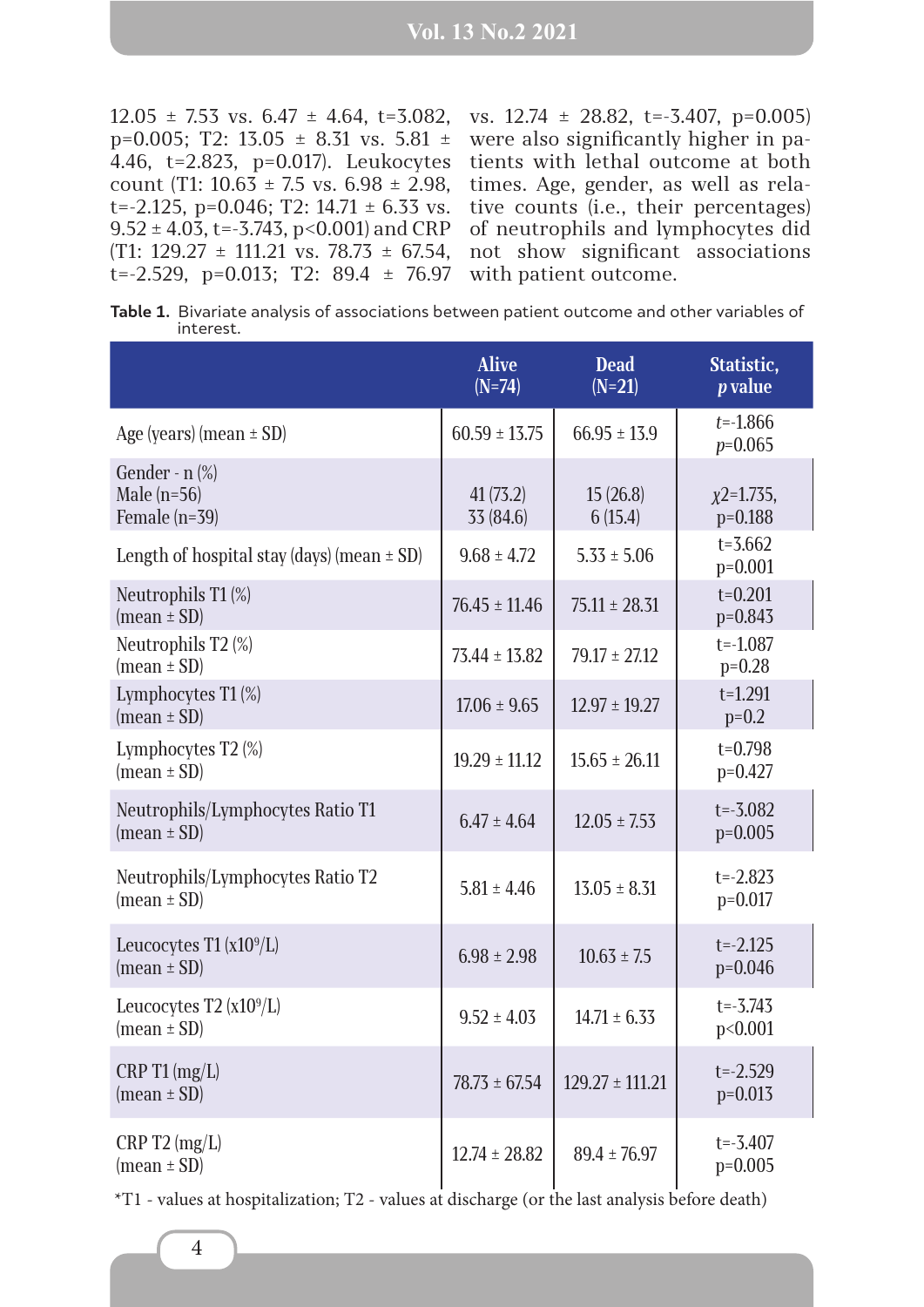| <b>Dependent</b><br>variable | <b>Covariates</b>             | $\overline{B}$<br>(SE) | $\exp^{\,b}$<br>$(95\% \text{ CI})$ | Cox & SnellR <sup>2</sup> ;<br>NagelkerkeR <sup>2</sup> | $\overline{\chi^2}$ of the<br>$\overline{\text{Model}\left( p\right) }$ |
|------------------------------|-------------------------------|------------------------|-------------------------------------|---------------------------------------------------------|-------------------------------------------------------------------------|
| Lethal outcome               | Constant                      | 17.38<br>(24.31)       |                                     | .343;<br>.617                                           | 32.81<br>(<0.001)                                                       |
|                              | Age                           | 0.03<br>(0.04)         | 1.03<br>$(0.96 - 1.11)$             |                                                         |                                                                         |
|                              | Gender                        | $-0.67$<br>(1.52)      | 0.51<br>$(0.03 - 10.03)$            |                                                         |                                                                         |
|                              | Length of hos-<br>pital stay  | $-0.37$<br>(0.16)      | $0.69*$<br>$(0.51 - 0.96)$          |                                                         |                                                                         |
|                              | Neutrophils T1                | 0.02<br>(0.18)         | 1.02<br>$(0.71 - 1.46)$             |                                                         |                                                                         |
|                              | Neutrophils T2                | $-0.29$<br>(0.22)      | 0.75<br>$(0.49-1.15)$               |                                                         |                                                                         |
|                              | Lymphocytes<br>T1             | 0.23<br>(0.23)         | 1.26<br>$(0.8 - 1.98)$              |                                                         |                                                                         |
|                              | Lymphocytes<br>T <sub>2</sub> | $-0.37$<br>(0.29)      | 0.69<br>$(0.39-1.22)$               |                                                         |                                                                         |
|                              | Neu/Lymph<br>Ratio T1         | 0.34<br>(0.16)         | $1.404*$<br>$(1.03 - 1.92)$         |                                                         |                                                                         |
|                              | Neu/Lymph<br>Ratio T2         | 0.31<br>(0.16)         | $1.36*$<br>$(1.001 - 1.85)$         |                                                         |                                                                         |

**Table 2.** Logistic regression model for lethal outcome that includes the factor neutrophils/ lymphocytes ratio in hospitalized patients with COVID-19.

Neu/Lymph Ratio - Neutrophils/Lymphocytes Ratio  $*_{p<0.05}$ 

Table 2 shows that the increase on the Neutrophils/lymphocytes ratio scale both at hospitalization and at discharge (or the last analysis before death) leads to increase in the odds of lethal outcome (T1: 100\*[1.404-1] = 40.4% increased odds; T2: 100\*[1.36-1] = 36% increased odds). The increase

on the Length of hospital stay scale leads to decrease in the odds of lethal outcome  $(100*[0.69-1] = -31\%$  decreased odds).

Table 3 shows the logistic regression model for lethal outcome that includes the factor leukocytes count in hospitalized patients with COVID-19.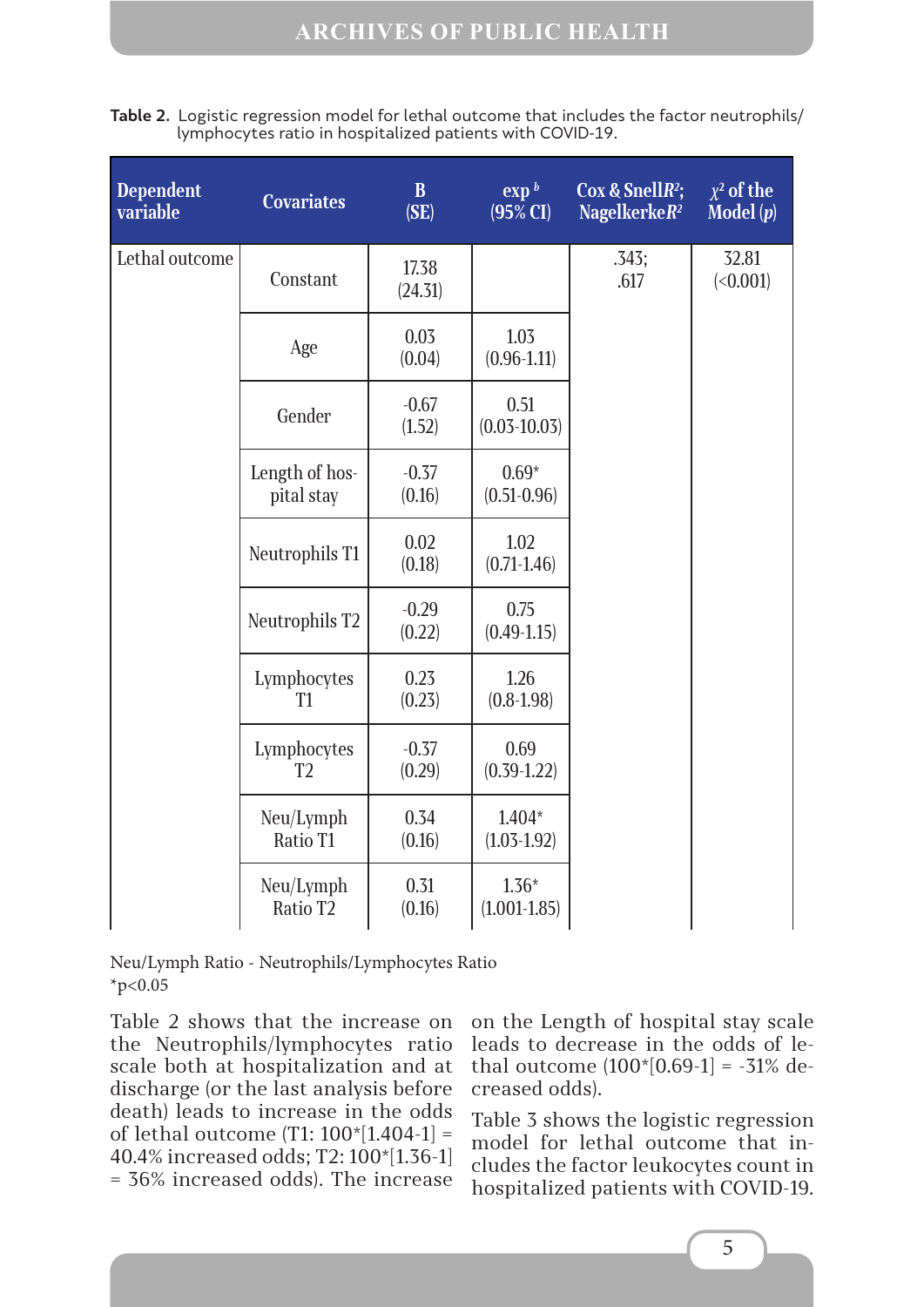| <b>Dependent</b><br>variable | <b>Covariates</b>            | $\mathbf{B}$<br>(SE) | $\exp^{\,b}$<br>$(95\% \text{ CI})$ | Cox & SnellR <sup>2</sup> ;<br>Nagelkerke $R^2$ | $\chi^2$ of the<br>Model $(p)$ |
|------------------------------|------------------------------|----------------------|-------------------------------------|-------------------------------------------------|--------------------------------|
|                              | Constant                     | $-2.16$<br>(23.54)   |                                     |                                                 |                                |
|                              | Age                          | 0.04<br>(0.04)       | 1.04<br>$(0.96 - 1.13)$             |                                                 |                                |
|                              | Gender                       | $-0.44$<br>(1.66)    | 0.64<br>$(0.03 - 16.48)$            |                                                 |                                |
|                              | Length of hospi-<br>tal stay | $-0.32$<br>(0.13)    | $0.73*$<br>$(0.56 - 0.94)$          |                                                 |                                |
|                              | Neutrophils T1               | 0.14<br>(0.17)       | 1.15<br>$(0.83 - 1.59)$             |                                                 |                                |
| Lethal out-<br>come          | Neutrophils T2               | $-0.17$<br>(0.22)    | 0.85<br>$(0.55 - 1.3)$              | .296;<br>.532                                   | 27.38<br>(0.001)               |
|                              | Lymphocytes T1               | 0.17<br>(0.2)        | 1.18<br>$(0.8 - 1.74)$              |                                                 |                                |
|                              | Lymphocytes T2               | $-0.31$<br>(0.28)    | 0.73<br>$(0.42 - 1.27)$             |                                                 |                                |
|                              | Leukocytes T1                | 0.34<br>(0.15)       | $1.403*$<br>$(1.04 - 1.89)$         |                                                 |                                |
|                              | Leukocytes T2                | 0.22<br>(0.11)       | $1.24*$<br>$(1.001 - 1.55)$         |                                                 |                                |

|  |  |                                              |  | Table 3. Logistic regression model for lethal outcome that includes the factor leukocytes |  |
|--|--|----------------------------------------------|--|-------------------------------------------------------------------------------------------|--|
|  |  | count in hospitalized patients with COVID-19 |  |                                                                                           |  |

 $*p<0.05$ 

Table 3 shows that increase on the Leukocytes count scale both at hospitalization and at discharge (or the last analysis before death) leads to increase in the odds of lethal outcome (T1: 100\*[1.403-1] = 40.3% increased odds; T2: 100\*[1.24-1] = 24% increased odds). The increase on the Length of hospital stay scale leads to

decrease in the odds of lethal outcome (100\*[0.73-1] = -27% decreased odds).

Table 4 shows the logistic regression model for lethal outcome that includes the factor CRP count in hospitalized patients with COVID-19.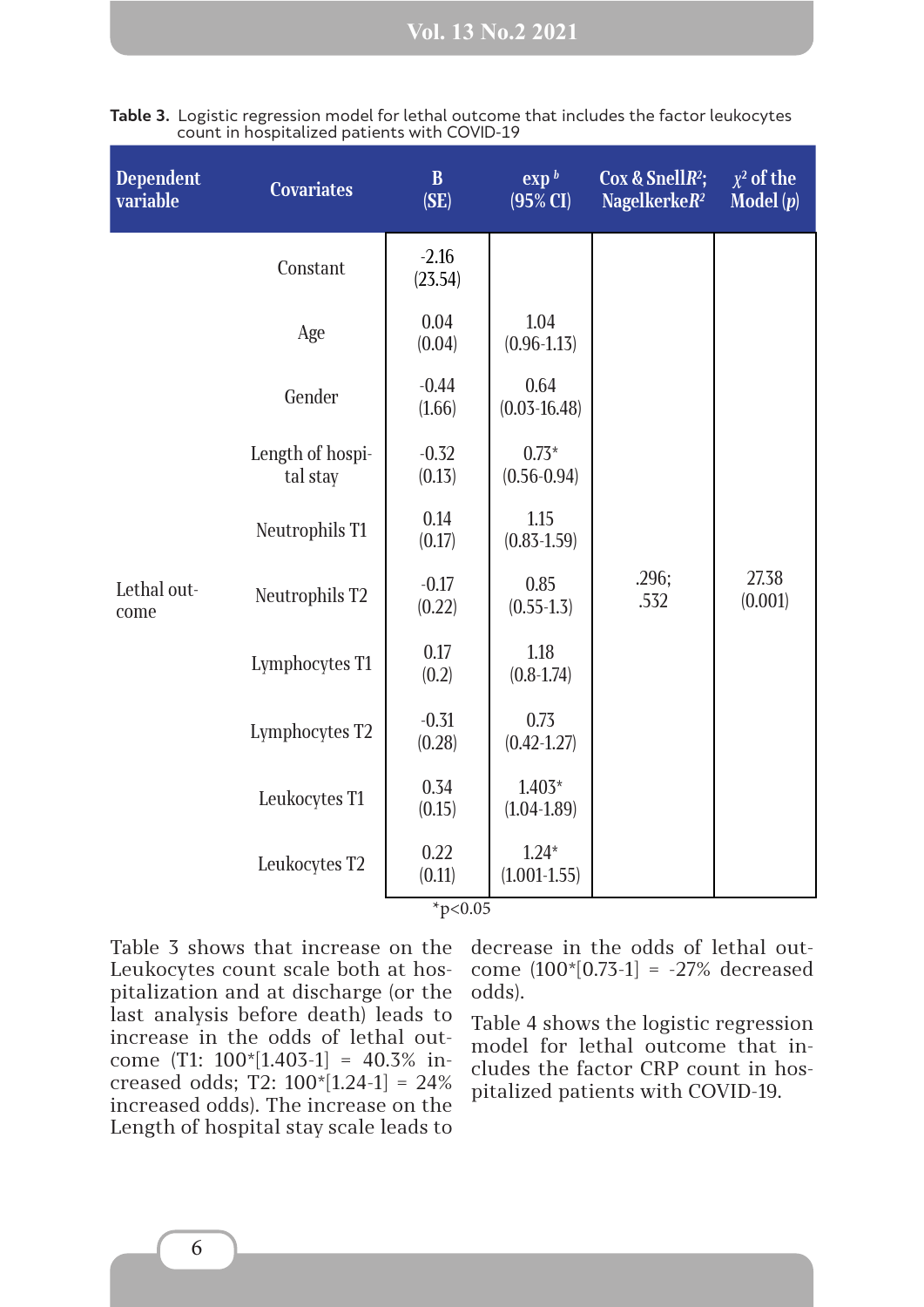| <b>Dependent</b><br>variable | <b>Covariates</b>            | $\bf{B}$<br>(SE)   | $\exp^b$<br>$(95\% \text{ CI})$ | Cox & SnellR <sup>2</sup> ;<br>Nagelkerke $R^2$ | $\overline{\chi^2}$ of the<br>Model $(p)$ |
|------------------------------|------------------------------|--------------------|---------------------------------|-------------------------------------------------|-------------------------------------------|
|                              | Constant                     | $-5.36$<br>(20.99) |                                 |                                                 |                                           |
|                              | Age                          | 0.04<br>(0.04)     | 1.04<br>$(0.97 - 1.11)$         |                                                 |                                           |
| Lethal out-<br>come          | Gender                       | $-0.73$<br>(1.28)  | 0.48<br>$(0.04 - 5.84)$         |                                                 |                                           |
|                              | Length of hospi-<br>tal stay | $-0.2$<br>(0.12)   | 0.82<br>$(0.64 - 1.04)$         |                                                 |                                           |
|                              | Neutrophils T1               | 0.01<br>(0.16)     | 1.01<br>$(0.74 - 1.38)$         |                                                 |                                           |
|                              | Neutrophils T2               | 0.01<br>(0.17)     | 1.01<br>$(0.72 - 1.4)$          | .286;<br>.512                                   | 25.99<br>(0.001)                          |
|                              | Lymphocytes T1               | 0.06<br>(0.19)     | 1.07<br>$(0.73 - 1.56)$         |                                                 |                                           |
|                              | Lymphocytes T2               | $-0.03$<br>(0.21)  | 0.97<br>$(0.64 - 1.46)$         |                                                 |                                           |
|                              | CRP T1                       | 0.01<br>(0.01)     | $1.01*$<br>$(1.001 - 1.02)$     |                                                 |                                           |
|                              | CRP T2                       | 0.02<br>(0.01)     | $1.02*$<br>$(1.002 - 1.04)$     |                                                 |                                           |
| * $p<0.05$                   |                              |                    |                                 |                                                 |                                           |

| Table 4. Logistic regression model for lethal outcome that includes the factor CRP in |
|---------------------------------------------------------------------------------------|
| hospitalized patients with COVID-19                                                   |

Table 4 shows that increase on the CRP scale both at hospitalization and at discharge (or the last analysis before death) leads to slight increase in the odds of lethal outcome (T1:  $100*[1.01-1] = 1\%$  increased odds; T2:  $100*[1.02-1] = 2\%$  increased odds).

### **Discussion**

Continuous monitoring of relevant laboratory and clinical parameters will assist in the detection of those patients who are at risk of developing severe COVID-19. With the help of these parameters, appropriate

therapy will be started at time, which can change the course of this disease. A routine blood tests are possible in almost every medical laboratory and hospital. Some blood count parameters, such as NEU or LY, may indicate good distinction between patients who will develop mild and those who will develop severe clinical picture with COVID-19. Previous studies have shown16,17 that the ratio between NEU and LY, known as NLR, provides even more accurate results on the severity of the clinical picture that may develop in patients with viral infections. These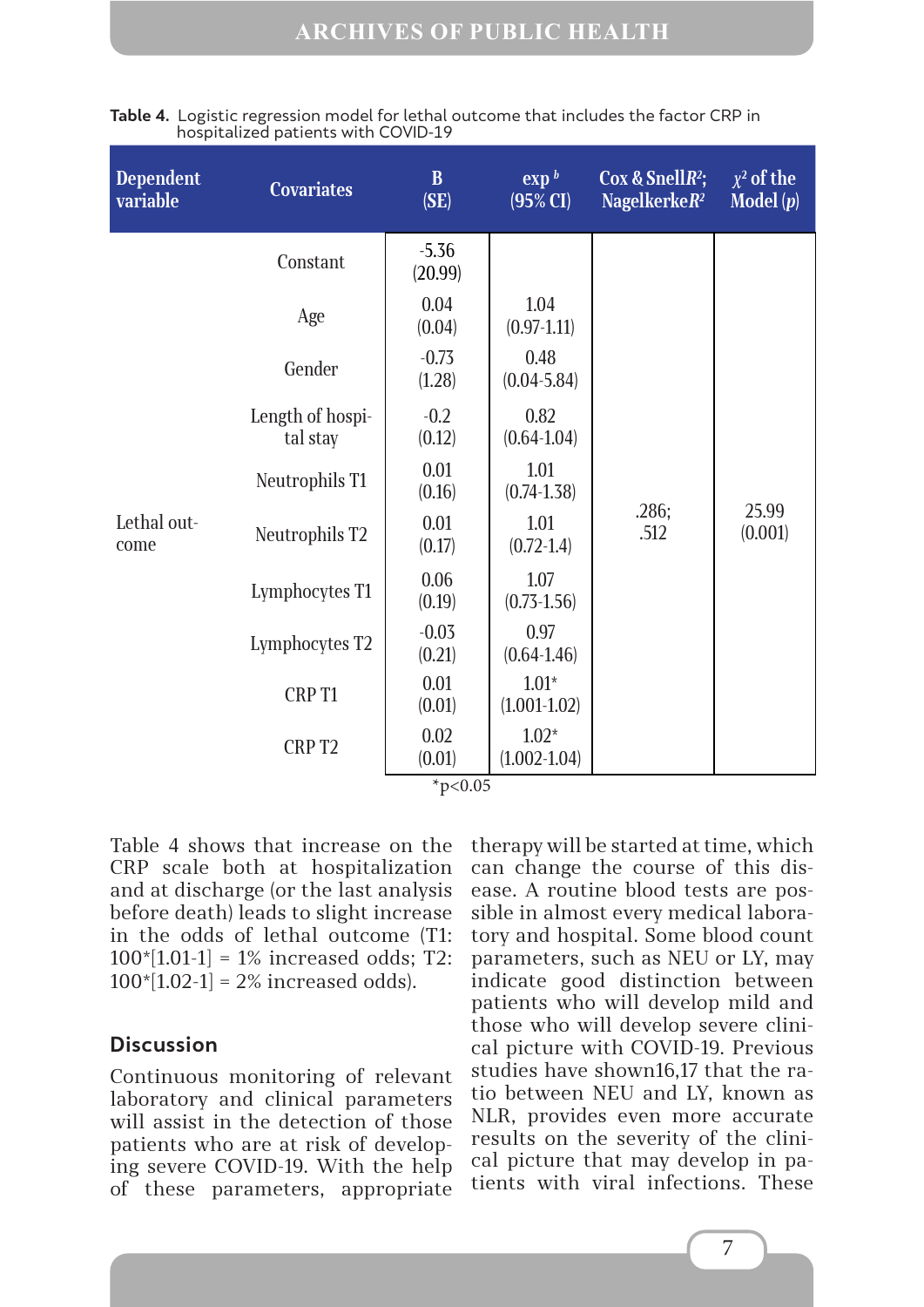studies also saw the importance of NLR as a parameter that can predict the course of the disease. According to them, the value of 5 was a limit reference value, and 80% of patients who had a value above or below this corresponded to the type of the clinical picture they later developed during hospitalization. During the past year, many studies have emphasized the values of CRP, PCT, FIB, LDH and D-D as acute-phase reaction proteins that are closely related to the progression of COVID-19.18,19

Similar to previous studies $20-23$ , our study has shown the importance of NLR as a parameter in monitoring the course of the disease in patients with COVID-19. The study also showed the association of this parameter with other pivotal laboratory parameters used to diagnose this disease. This result further suggests that the NLR can be used as a parameter to assess the severity of a patient developing a severe clinical picture, which may be explained by the increased number of Neu and the decreased Ly in patients with severe COVID-19, as a consequence of complex immune responses in the body.24

The conclusions reached so far related to this issue say that patients with severe COVID-19 have dysregulation in the immune response that leads to the development of a hyperinflammatory response to the virus.21 As it is well known, elevated NLR values in peripheral blood are commonly associated with a systemic inflammatory response. The increased value so far has been prognostic for many diseases such as: cardiovascular, autoimmune infectious and malignant diseases.26,27Therefore, determining the laboratory parameters that suggest this hyper-inflammatory response of the organism are of crucial importance in the monitoring of patients to reduce mortality from this disease. Such biomarkers that may indicate a hyper-inflammatory response from the body, as mentioned earlier, and are available in all laboratories are the ratio between neutrophils and lymphocytes (NLR), as well as the ratio between lymphocytes and C-reactive protein (LCR). In the study, a meta-analysis was performed to assess the possibility of NLR and LCR to serve as predictors of the severity of the clinical picture that would develop in patients.

Meta-analysis was performed, calculating the standardized mean difference (SMD) and the 95% confidence interval (95% CI) of the NLR and LCR values in patients with COVID-19 with or without severe disease. All studies included in this meta-analysis were conducted in China. A total of 825 patients were included, of whom 407 (49.15%) had a severe clinical picture, and the sample size from study to study varied from 48 to 452 patients. The NLR values were found to be significantly increased  $(SMD = 2.404, 95\% CI = 0.98-3.82)$  in COVID-19, patients with severe clinical picture, and the LCR value was significantly reduced  $(SMD = -0.912,$ 95% CI = −1.275 to −0.550), compared to COVID-patients with mild clinical picture. Although there are studies showing that COVID-19 patients have an increase in neutrophil and C-reactive protein and a decrease in lymphocyte counts, few studies have considered effective NLR and LCR markers as predictors of complications of COVID19.21, 27-31 From all this, it can be concluded that the increased value of NLR and the decreased LCR in patients with COVID-19 lead to an enhanced inflammatory response,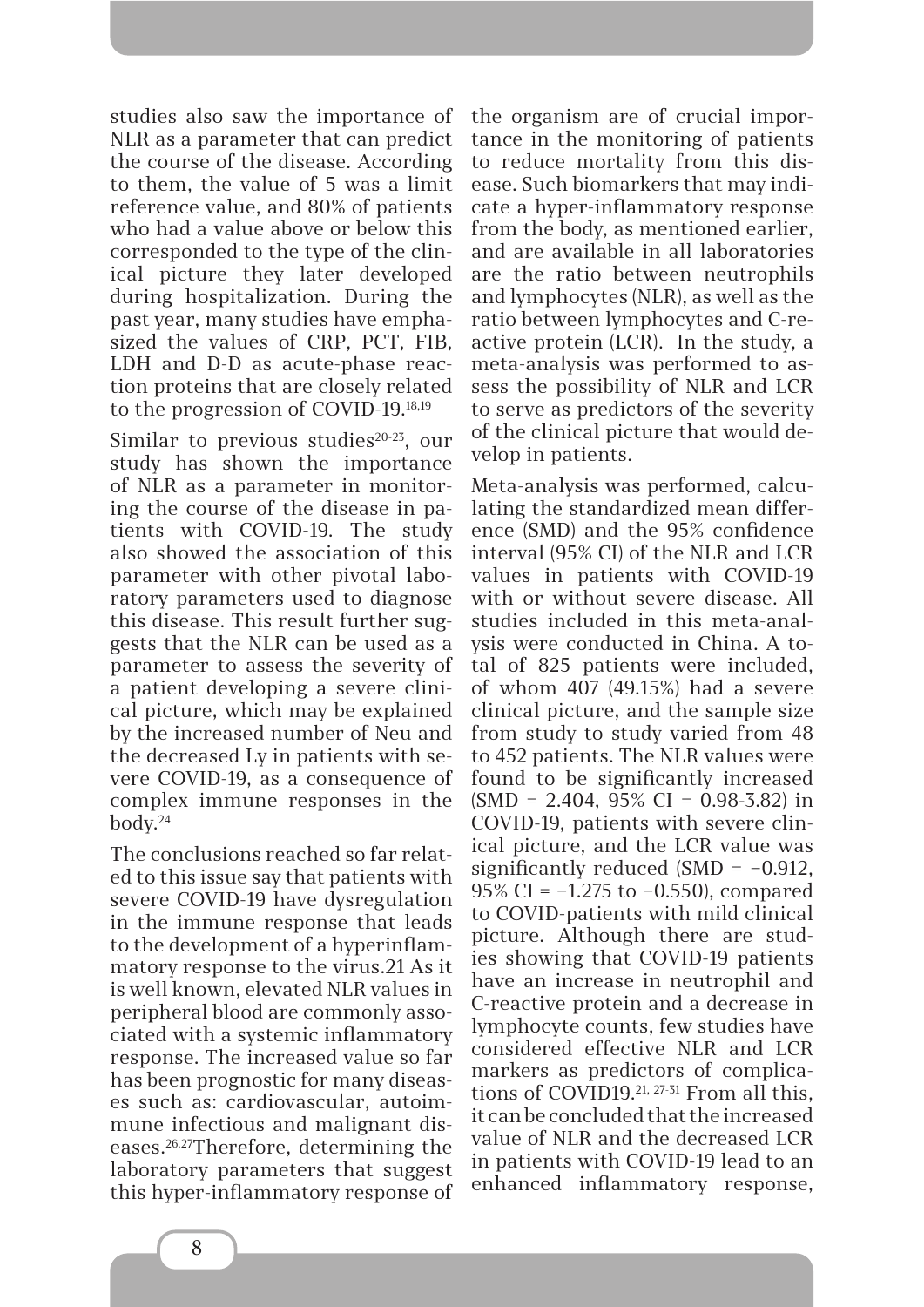which indicates a poor prognosis.

The ratio between neutrophils and lymphocytes (NLR), alone, but also in combination with other parameters, has been shown to determine a patient's risk of whether it is a mild / moderate or severe clinical case. Also, its increased value is associated with higher COVID-19 mortality.15, 32-37

However, still little is known about its value as a predictor of the patient's clinical picture as well as the outcome of the disease. Determining NLR when a patient is admitted to hospital has a high value in predicting deteriorating health, shock, or death, with areas under the curve of 0.801, 0.830, and 0.828, respectively, and a cutoff value of 2.6937. The sensitivity of the ≥2.6937 NLR cutoff for predicting the subsequent presence of disease deterioration, shock and death was 82.0%, 93.3%, and 92.9%, respectively, and the corresponding negative predictive values were 95.7%, 99.5% and 99.5%, respectively. Compared with patients who had an NLR of < 2.6937, the adjusted hazard ratios for disease deterioration, shock and death were 4.1, 13.1 and 11.3, respectively, among those with an NLR of ≥2.6937. The cumulative risk of the clinical outcome was significantly higher in patients with an NLR of  $≥2.6937$  than in those with an NLR of < 2.6937. Early detection of patients who are at risk of developing a severe clinical condition can help in providing appropriate care, as well as appropriate management of resources that are quite limited during a pandemic.<sup>38</sup>

For patients with COVID-19 the elevated NLR values are due to both the damage that occurs in the lung parenchyma and the prominent de-

rangement of the lymph hematopoietic system. Elevated NLR levels may indicate the severity of the condition in COVID-19 patients as well as the patient's immune status. Recently, several studies have shown the importance of elevated levels of this marker in assessing the severity of the clinical picture in patients with COVID-19 as well as the possibility of a fatal outcome.15, 25, 32-38 The NLR was also included as a variable in a clinical risk score to predict the occurrence of critical illness in hospitalized patients with COVID-19.<sup>38</sup> This finding can be extremely helpful in the accurate and precise triage of patients on admission to a hospital where COVID-19 patients are treated, especially in areas where there are many patients and limited medical resources.

Different studies have so far reported different NLR thresholds. Therefore, in practice, it is not precise which threshold should be considered when categorizing the severity of the clinical picture that a patient may develop. The study demonstrated not only the ability of this biomarker to predict the severity of the clinical condition that may develop in a patient with COVID-19, but also the likelihood of a fatal outcome. In laboratory examination of peripheral blood in COVID-19patients, it has been noted that the absolute value of white blood cells is normal or slightly reduced, but lymphopenia has been expressed.39 Also, in patients with severe clinical condition or patients with fatal outcome, a rapid decrease in the number of lymphocytes and a gradual increase in the number of neutrophils has been observed. This is probably due to the highly pronounced inflammatory response on one hand, and the immune sup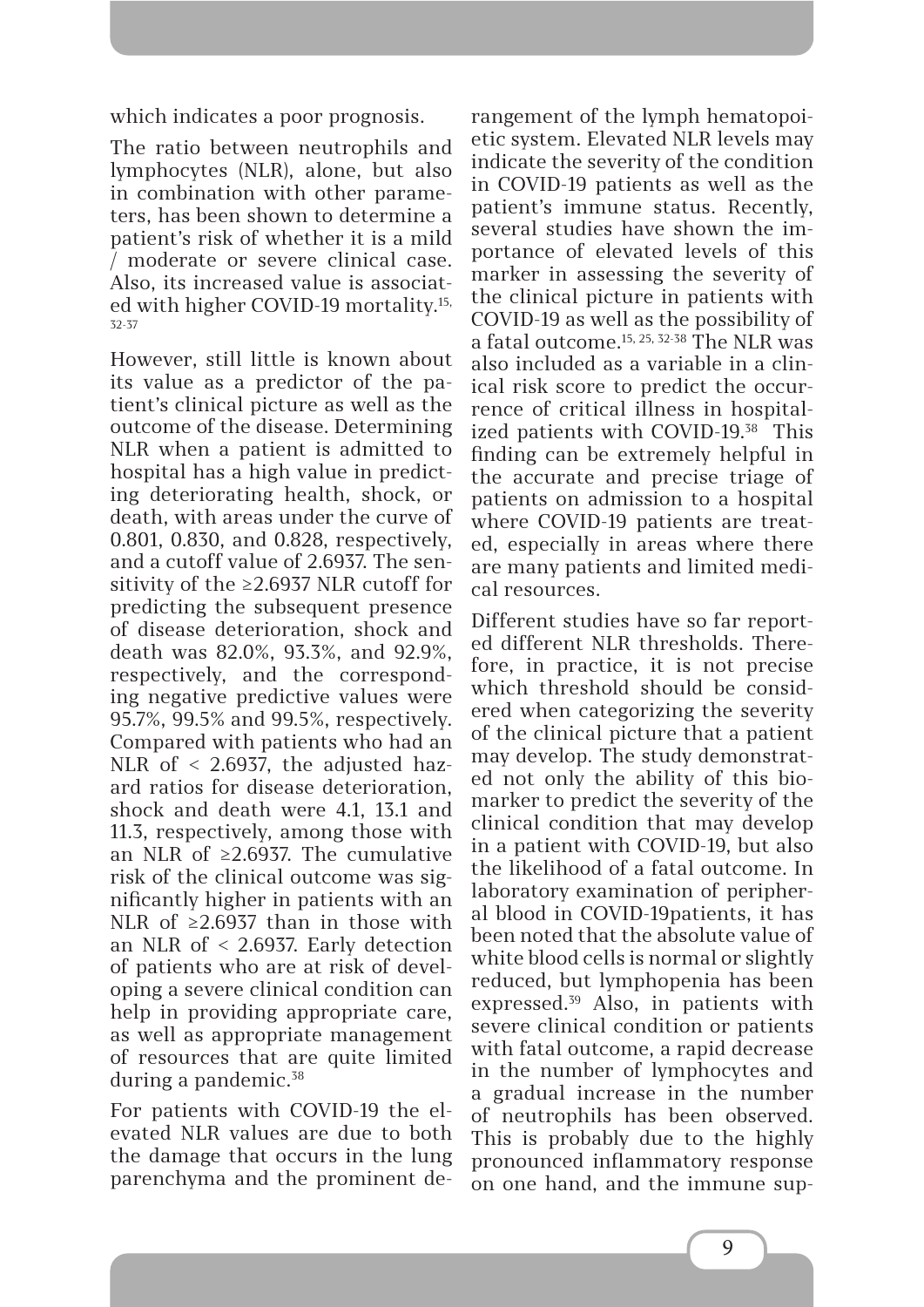pression by SARSCoV-2 on the other. Specifically, neutrophils, as proinflammatory cells with pronounced antimicrobial potential, are activated by proinflammatory mediators associated with viral infection, such as interleukin-6 and interleukin-8.40 At the same time SARSCoV-2 exerts immune suppression, leading to a reduction in CD3 + T cells, CD4 + T cells and  $CDB + T$  cells.<sup>41,42</sup>

Having in mind these observations, NLR is an important marker that may be associated with progression of the clinical picture in patients with COVID-19 and can be relatively easily determined by routine peripheral blood laboratory tests. To date, four meta-analyses have indicated that this marker is elevated in patients with a severe clinical picture compared to those with mild, but none of them assessed the predictive value of NLR for the severity and mortality of COVID-19. 43-46

Recent meta-analysis has shown that lymphopenia is a good biomarker indicating an increased risk of severe COVID-19 infection.<sup>47</sup> Regarding our results, a higher lymphopenia level was found in the severe cases, but the assessment of the prognosis value of the biological parameters in correlation with the severity of the disease demonstrated that CRP level was more relevant. C-reactive protein has been shown to be a good biomarker for predicting poor outcome in patients with COVID-19.These results were in line with the results obtained in a study conducted in Wuhan by Luo et al. In the study, the sensitivity was 65% and the specificity 83.7%, with a positive predictive value (PPV) of 81.6% and a negative predictive value (NPV) of 68.2%.48 The findings have been consistent with recent publications stating that the value of CRP on admission is a sensitive and early indicator for COVID19 severity.48-50 Studies have also shown that the level of C-reactive protein correlates with the extent of the lesion in the lung on a tomographic scan.51 At the time of admission, detailed laboratory tests are sometimes difficult to perform, but determining CRP is a routine procedure that can predict the severity of the clinical picture that would develop in a patient with COVID-19.

# **Conclusion**

Analyzing the obtained laboratory parameters in patients in our study as well as in several other studies, showed that CRP and NLR are two laboratory parameters that can be used as markers to predict the severity of the clinical manifestationin COVID-19patients, certainly complemented by other pivotal laboratory indicators. The most important part in the managing of COVID-19 is early and accurate diagnosis, identification of severe patients and active and timely treatment as soon as possible.

## **References**

- 1. Wang W, Lin XD, Guo WP, Zhou RH, Wang MRet al. Discovery, diversity and evolution of novel coronaviruses sampled from rodents in China. Virology 2015 Jan 1;474:19- 27. doi: 10.1016/j.virol.2014.10.017
- 2. Elezkurtaj S, Greuel S, Ihlow J, Michaelis EG, Bischoff P, et al. Causes of death and comorbidities in hospitalized patients with COVID-19. Sci Rep 2021 Feb 19;11(1):4263. doi: 10.1038/s41598-021-82862-5
- 3. Tian W, Jiang W, Yao J, Nicholson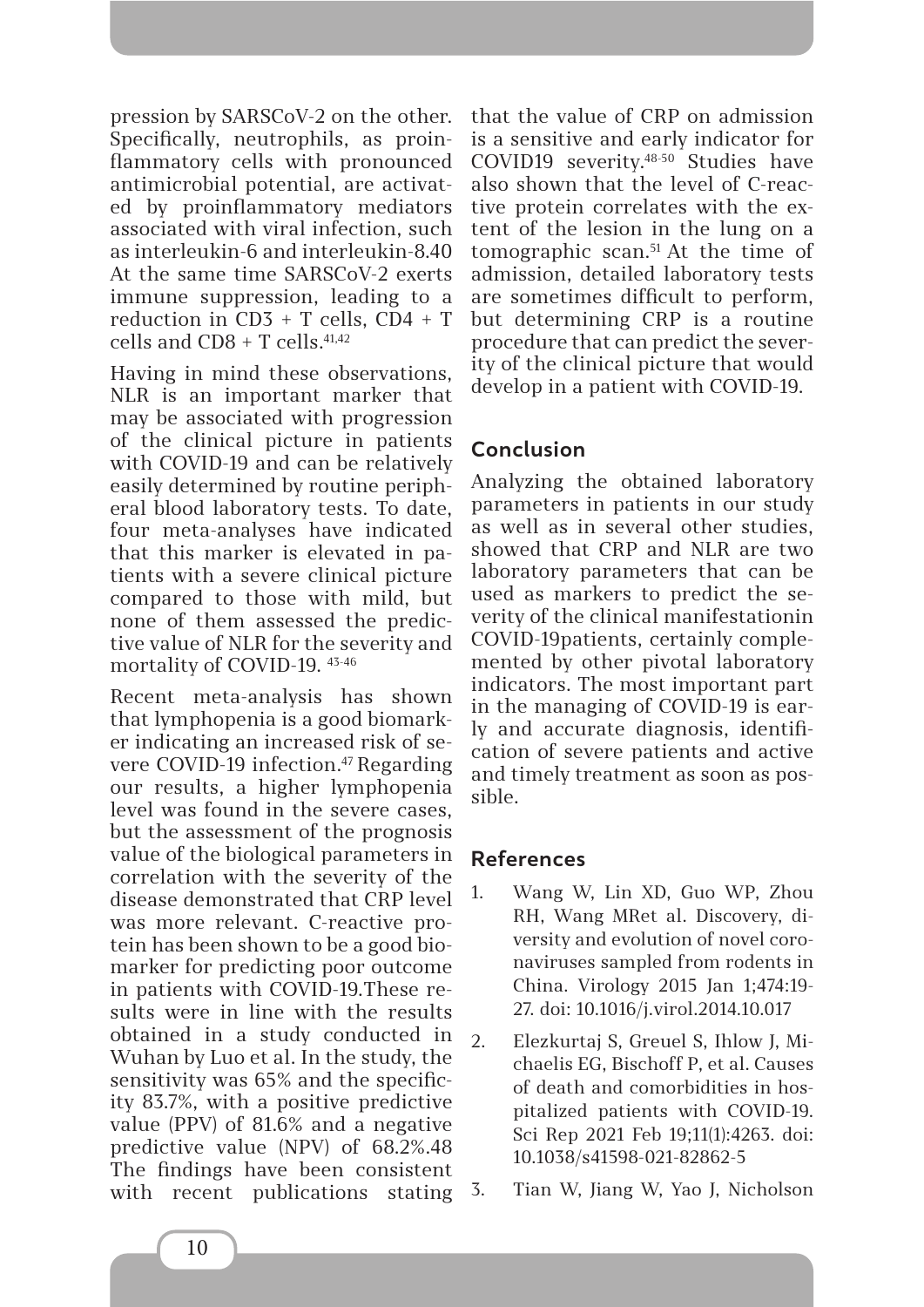CJ, Li RH et al. Predictors of mortality in hospitalized COVID-19 patients: A systematic review and meta-analysis. J Med Virol 2020 Oct;92(10):1875-1883. doi: 10.1002/ jmv.26050

- 4. Lagunas-Rangel FA. Neutrophil-to-lymphocyte ratio and lymphocyte-to-C-reactive protein ratio in patients with severe coronavirus disease 2019 (COVID-19): A meta analysis. J Med Virol 2020; 92(10):1733-1734
- 5. Hurlimann J, Thorbecke GJ, Hochwald GM. The liver as the site of C-reactive protein formation. J Exp Med 1966;123(2):365-78. doi: 10.1084/jem.123.2.365.
- 6. Young B, Gleeson M, Cripps AW. C-reactive protein: A critical review. Pathology. 1991;23(2):118-124. doi:10.3109/00313029109060809
- 7. Pepys MB, Hirschfield GM. C-reactive protein: a critical update. J Clin Invest. 2003;111(12):1805-1812. doi:10.1172/JCI200318921
- 8. Li YP, Mold C, Du Clos TW. Sublytic complement attack exposes C-reactive protein binding sites on cell membranes. J Immunol 1994; 152(6):2995-3005.
- 9. Mold C, Baca R, Du Clos TW. Serum amyloid P component and C-reactive protein opsonize apoptotic cells for phagocytosis through Fcgamma receptors. J Autoimmun 2002; 19(3):147-54. doi: 10.1006/ jaut.2002.0615.
- 10. Forget P, Khalifa C, Defour JP, Latinne D, Van Pel MC, et al. What is the normal value of the neutrophil-to-lymphocyte ratio?. BMC Res Notes 2017;10(1):12. doi:10.1186/ s13104-016-2335-5
- 11. Kang MH, Go SI, Song HN et al. The prognostic impact of the neutrophil-to-lymphocyte ratio in patients with small-cell lung cancer. Br J Cancer 2014;111(3):452-460. Doi: 10.1038/bjc.2014.317.
- 12. Templeton AJ, McNamara MG, Šeruga B, Vera-Badillo FE, Aneja Pet al. Prognostic role of neutrophil-to-lymphocyte ratio in solid tumors: a systematic review and meta-analysis. J Natl Cancer Inst 2014;106(6):dju124. doi: 10.1093/ jnci/dju124
- 13. Ayça B, Akın F, Celik O, Sahin I, Yildiz SS et al. Neutrophil to Lymphocyte Ratio is related to stent thrombosis and high mortality in patients with acute myocardial infarction. Angiology 2015; 66(6):545- 52. doi: 10.1177/0003319714542997
- 14. Paliogiannis P, Fois AG, Sotgia S, Mangoni AA, Zinellu Eet al. Neutrophil to lymphocyte ratio and clinical outcomes in COPD: recent evidence and future perspectives. Eur Respir Rev 2018;27(147):170113. doi: 10.1183/16000617.0113-2017
- 15. Fu J, Kong J, Wang W, Wu M, Yao L et al. The clinical implication of dynamic neutrophil to lymphocyte ratio and D-dimer in COVID-19: A retrospective study in Suzhou China. Thromb Res 2020;192:3-8. doi: 10.1016/j.thromres.2020.05.006
- 16. Han Q, Wen X, Wang L, Han X, Shen Y et al. Role of hematological parameters in the diagnosis of influenza virus infection in patients with respiratory tract infection symptoms. J Clin Lab Anal 2020; 34(5):e23191. doi: 10.1002/jcla.23191
- 17. Liu YP, Li GM, He J, Liu Y, Li M et al. Combined use of the neutrophil-to-lymphocyte ratio and CRP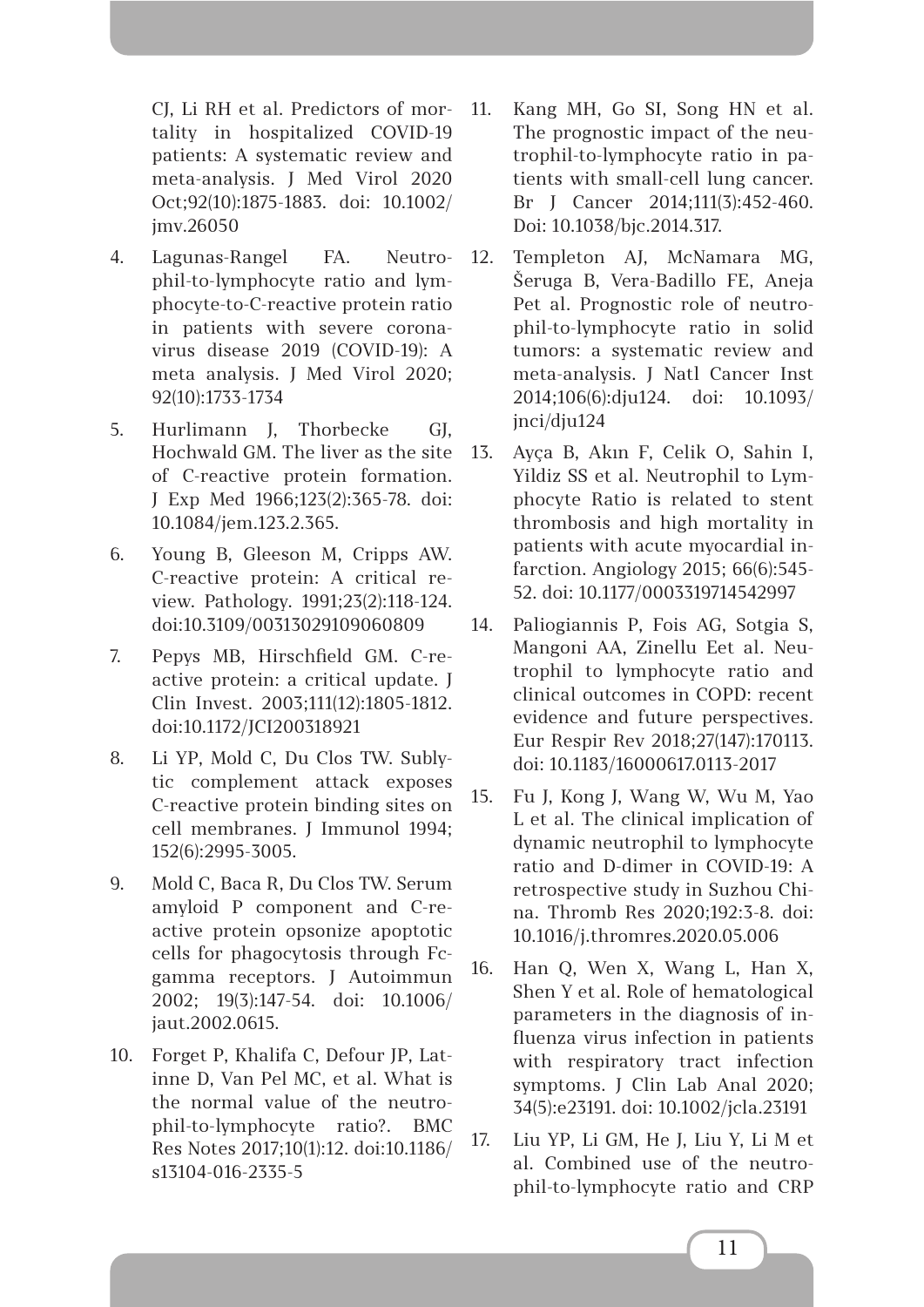to predict 7-day disease severity in 84 hospitalized patients with COVID-19 pneumonia: a retrospective cohort study. Ann Transl Med 2020;8(10):635. doi: 10.21037/atm-20-2372

- 18. Ghahramani S, Tabrizi R, Lankarani KB, Kashani SMA, Rezaei Set al. Laboratory features of severe vs. non-severe COVID-19 patients in Asian populations: a systematic review and meta-analysis. Eur J Med Res 2020;25(1):30. doi: 10.1186/ s40001-020-00432-3
- 19. Bao J, Li C, Zhang K, Kang H, Chen W et al. Comparative analysis of laboratory indexes of severe and non-severe patients infected with COVID-19. Clin Chim Acta 2020; 509:180-194. doi: 10.1016/j. cca.2020.06.009
- 20. Sun S, Cai X, Wang H, He G, Lin Yet al. Abnormalities of peripheral blood system in patients with COVID-19 in Wenzhou, China. Clin Chim Acta 2020; 507:174-180. doi: 10.1016/j.cca.2020.04.024
- 21. Qin C, Zhou L, Hu Z, Zhang S, Yang S et al. Dysregulation of immune response in patients with coronavirus 2019 (COVID-19) in Wuhan, China. Clin Infect Dis 2020; 71(15):762- 768. doi: 10.1093/cid/ciaa248
- 22. Kong M, Zhang H, Cao X, Mao X, Lu Z. Higher level of neutrophil-to-lymphocyte is associated with severe COVID-19. Epidemiol Infect 2020;148:e139. doi: 10.1017/ S0950268820001557
- 23. Yang AP, Liu JP, Tao WQ, Li HM. The diagnostic and predictive role of NLR, d-NLR and PLR in COVID-19 patients. Int Immunopharmacol

2020;84:106504. doi: 10.1016/j.intimp.2020.106504

- 24. Liu X, Zhang R, He G. Hematological findings in coronavirus disease 2019: indications of progression of disease. Ann Hematol 2020; 99(7):1421-1428. doi: 10.1007/s00277- 020-04103-5
- 25. Huguet E, Maccallini G, Pardini P, Hidalgo M, Obregon Set al. Reference values for Neutrophil to Lymphocyte Ratio (NLR), a biomarker of cardiovascular risk, according to age and sex in a Latin American Population. Curr Probl Cardiol 2021; 46(3):100422. doi: 10.1016/j. cpcardiol.2019.04.002
- 26. Russell CD, Parajuli A, Gale HJ, Bulteel NS, Schuetz Pet al. The utility of peripheral blood leucocyte ratios as biomarkers in infectious diseases: A systematic review and meta-analysis. J Infect 2019;78(5):339-348. doi: 10.1016/j. jinf.2019.02.006
- 27. Huang C, Wang Y, Li X, Ren L, Zhao J et al. Clinical features of patients infected with 2019 novel coronavirus in Wuhan, China. Lancet. 2020; 395(10223):497-506. doi: 10.1016/ S0140-6736(20)30183-5
- 28. Wang Z, Yang B, Li Q, Wen L, Zhang R. Clinical features of 69 cases with coronavirus disease 2019 in Wuhan, China. Clin Infect Dis 2020;71(15):769-777. doi: 10.1093/ cid/ciaa272
- 29. Zhang JJ, Dong X, Cao YY, Yuan YD, Yang YBet al. Clinical characteristics of 140 patients infected with SARS-CoV-2 in Wuhan, China. Allergy 2020; 75(7):1730-1741. doi: 10.1111/all.14238
- 30. Gao Y, Li T, Han M, Li X, Wu D et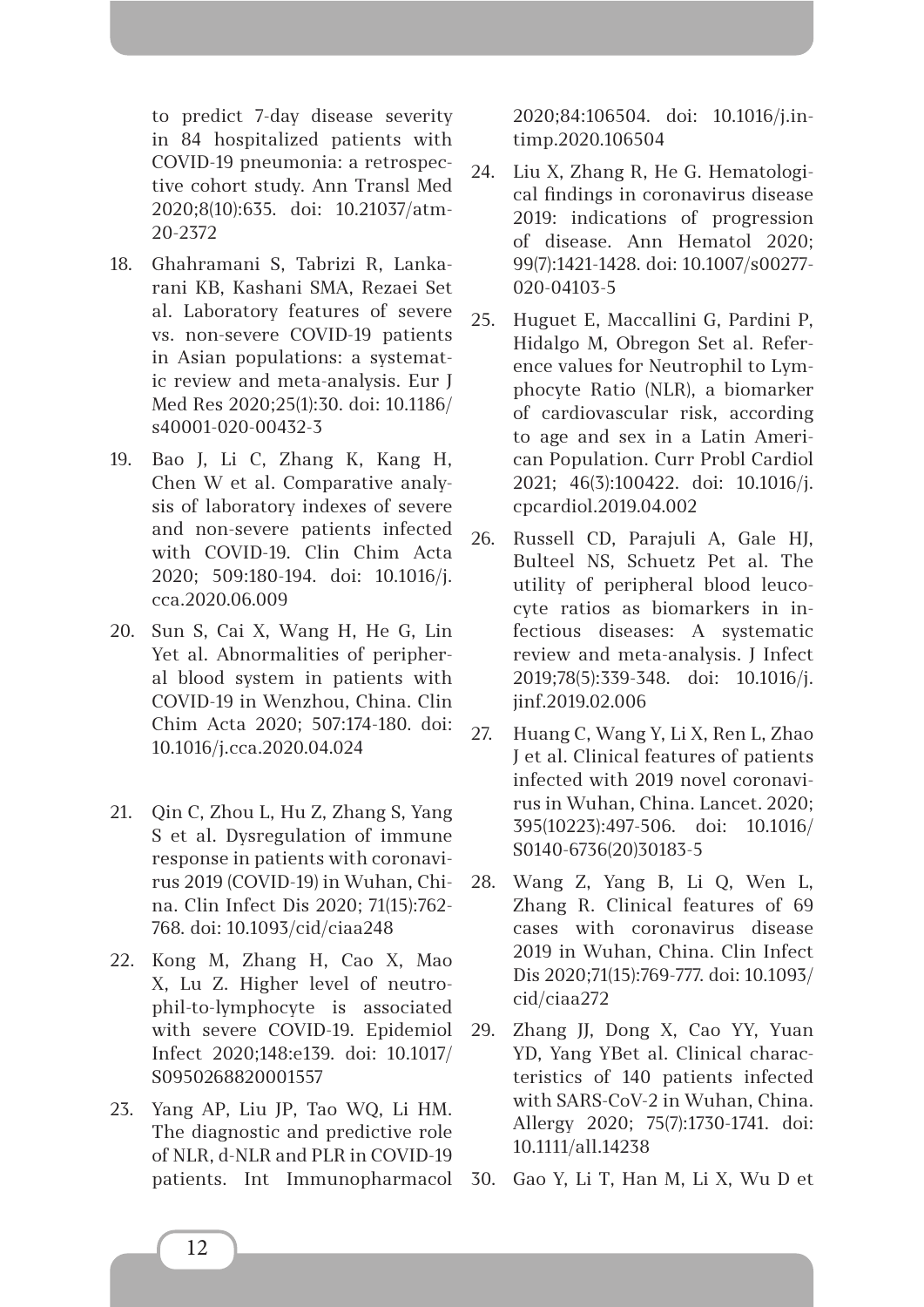al. Diagnostic utility of clinical laboratory data determinations for patients with the severe COVID-19. J Med Virol 2020; 92(7):791-796. doi: 10.1002/jmv.25770

- 31. Li K, Wu J, Wu F, Guo D, Chen L et al. The clinical and chest ct features associated with severe and critical COVID-19 pneumonia. Invest Radiol 2020 Jun;55(6):327-331.
- 32. Wang C, Deng R, Gou L, Fu Z, Zhang Xet al. Preliminary study to identify severe from moderate cases of COVID-19 using combined hematology parameters. Ann Transl Med 2020; 8(9):593. doi: 10.21037/atm-20-3391
- 33. Shang W, Dong J, Ren Y, Tian M, Li Wat al. The value of clinical parameters in predicting the severity of COVID-19. J Med Virol 2020; 92(10):2188-2192. doi: 10.1002/ jmv.26031
- 34. Yang AP, Liu JP, Tao WQ, Li HM. The diagnostic and predictive role of NLR, d-NLR and PLR in COVID-19 patients. Int Immunopharmacol. 2020; 84:106504. doi: 10.1016/j.intimp.2020.106504
- 35. Liu Y, Du X, Chen J, Jin Y, Peng L et al. Neutrophil-to-lymphocyte ratio as an independent risk factor for mortality in hospitalized patients with COVID-19. J Infect 2020; 81(1):e6-e12. doi: 10.1016/j. jinf.2020.04.002
- 36. Yan X, Li F, Wang X, Yan J, Zhu F et al. Neutrophil to lymphocyte ratio as prognostic and predictive factor in patients with coronavirus disease 2019: A retrospective cross-sectional study. J Med Virol 2020;92(11):2573-2581. doi: 10.1002/ jmv.26061
- 37. Tatum D, Taghavi S, Houghton A, Stover J, Toraih E et al. Neutrophil-to-Lymphocyte Ratio and outcomes in Louisiana COVID-19 patients. Shock 2020; 54(5):652-658. doi: 10.1097/ SHK.0000000000001585
- 38. Liang W, Liang H, Ou L, Chen B, Chen A et al. China Medical Treatment Expert Group for COVID-19. Development and validation of a clinical risk score to predict the occurrence of critical illness in hospitalized patients with COVID-19. JAMA Intern Med 2020;180(8):1081- 1089. doi: 10.1001/jamainternmed.2020.2033
- 39. Singhal T. A Review of Coronavirus Disease-2019 (COVID-19). Indian J Pediatr 2020; 87(4):281-286. doi: 10.1007/s12098-020-03263-6
- 40. Mangalmurti N, Hunter CA. Cytokine Storms: Understanding COVID-19. Immunity 2020; 53(1):19-25. doi: 10.1016/j.immuni.2020.06.017
- 41. Azkur AK, Akdis M, Azkur D, Sokolowska M, van de Veen Wet al. Immune response to SARS-CoV-2 and mechanisms of immunopathological changes in COVID-19. Allergy 2020; 75(7):1564-1581. doi: 10.1111/ all.14364
- 42. Zhang X, Tan Y, Ling Y, Lu G, Liu F, Yi Z et al. Viral and host factors related to the clinical outcome of COVID-19. Nature 2020;583(7816):437-440. doi: 10.1038/s41586-020-2355-0
- 43. Chan AS, Rout A. Use of Neutrophil-to-Lymphocyte and Platelet-to-Lymphocyte Ratios in COVID-19. J Clin Med Res 2020;12(7):448-453. doi: 10.14740/ jocmr4240